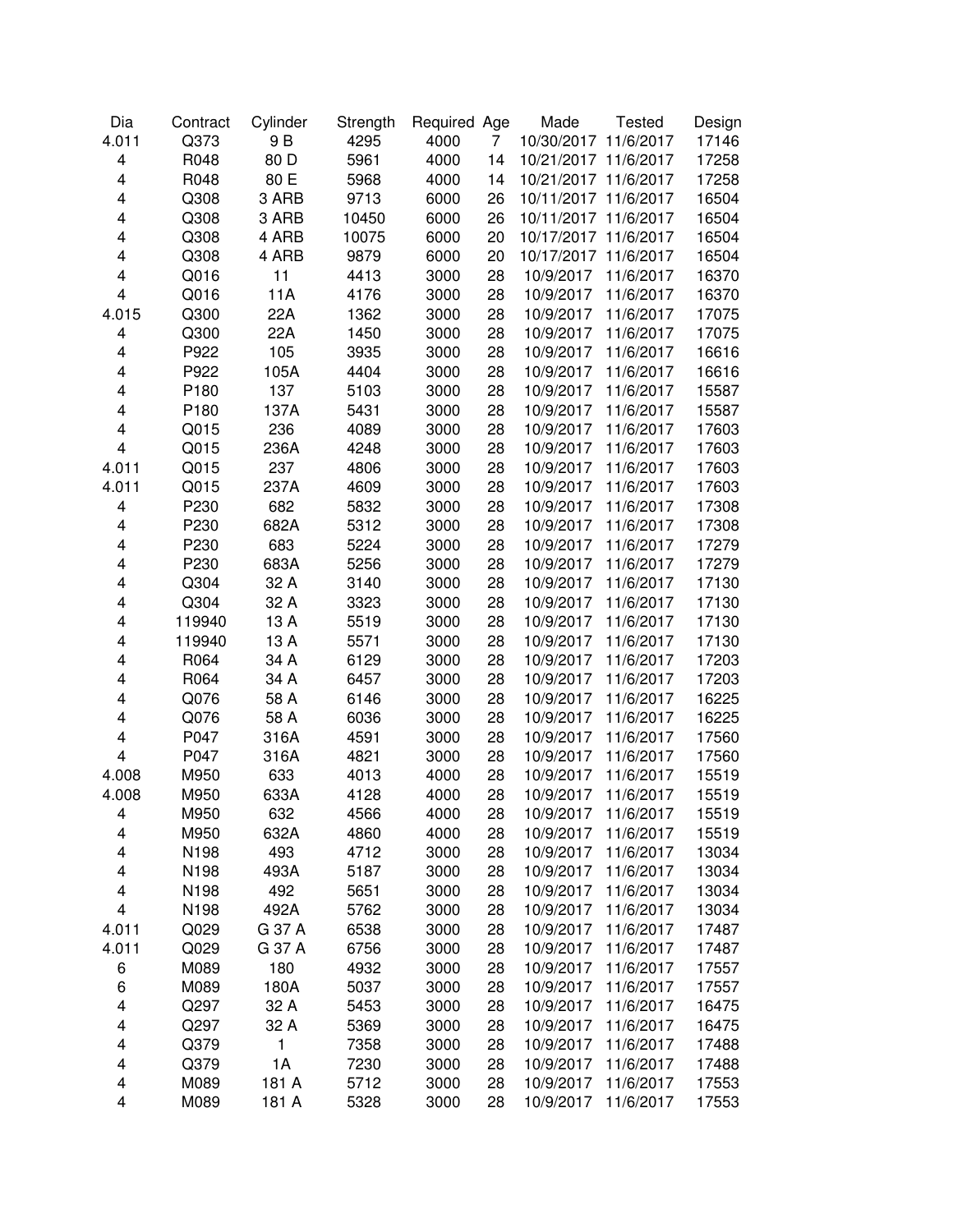| 4                       | M019   | 177   | 5548  | 3000 | 28 | 10/9/2017            | 11/6/2017 | 17178 |
|-------------------------|--------|-------|-------|------|----|----------------------|-----------|-------|
| $\overline{\mathbf{4}}$ | M019   | 177A  | 5328  | 3000 | 28 | 10/9/2017            | 11/6/2017 | 17178 |
| 4.011                   | Q214   | 1     | 5275  | 3000 | 28 | 10/9/2017            | 11/6/2017 | 16096 |
| 4.011                   | Q214   | 1A    | 5617  | 3000 | 28 | 10/9/2017            | 11/6/2017 | 16096 |
| 4                       | M089   | 183 A | 5320  | 3000 | 28 | 10/9/2017            | 11/6/2017 | 17553 |
| 4                       |        | 183 A |       |      |    |                      |           |       |
|                         | M089   |       | 5124  | 3000 | 28 | 10/9/2017            | 11/6/2017 | 17553 |
| 4                       | Q329   | 59    | 6008  | 3000 | 28 | 10/9/2017            | 11/6/2017 | 17181 |
| 4                       | Q329   | 59A   | 5522  | 3000 | 28 | 10/9/2017            | 11/6/2017 | 17181 |
| 4                       | M950   | 634   | 4525  | 4000 | 28 | 10/9/2017            | 11/6/2017 | 15519 |
| 4                       | M950   | 634A  | 4744  | 4000 | 28 | 10/9/2017            | 11/6/2017 | 15519 |
| 4                       | R031   | 23    | 4809  | 3000 | 28 | 10/9/2017            | 11/6/2017 | 17279 |
| $\overline{\mathbf{4}}$ | R031   | 23A   | 4727  | 3000 | 28 | 10/9/2017            | 11/6/2017 | 17279 |
| 4.011                   | M950   | 631   | 4612  | 4000 | 28 | 10/9/2017            | 11/6/2017 | 15519 |
| 4                       | M950   | 631A  | 4747  | 4000 | 28 | 10/9/2017            | 11/6/2017 | 15519 |
| 4                       | M950   | 630   | 4991  | 4000 | 28 | 10/9/2017            | 11/6/2017 | 15519 |
| $\overline{\mathbf{4}}$ | M950   | 630A  | 5108  | 4000 | 28 | 10/9/2017            | 11/6/2017 | 15519 |
| 4                       | P079   | 219   | 3428  | 3000 | 28 | 10/9/2017            | 11/6/2017 | 16627 |
| $\overline{\mathbf{4}}$ | P079   | 219A  | 3881  | 3000 | 28 | 10/9/2017            | 11/6/2017 | 16627 |
| 4.011                   | Q016   | 13 B  | 5040  | 4000 | 7  | 10/31/2017           | 11/7/2017 | 17259 |
| 4                       | Q313   | 14 A  | 4883  | 3000 | 28 | 10/10/2017           | 11/7/2017 | 17560 |
| 4                       | Q313   | 14 A  | 4811  | 3000 | 28 | 10/10/2017 11/7/2017 |           | 17560 |
| 4                       | 111351 | 30 A  | 4173  | 3000 | 28 | 10/10/2017 11/7/2017 |           | 17291 |
| 4                       | 111351 | 30 A  | 3952  | 3000 | 28 | 10/10/2017 11/7/2017 |           | 17291 |
| 4                       | N383   | 70    | 4814  | 3000 | 28 | 10/10/2017 11/7/2017 |           | 16667 |
| 4                       | N383   | 70A   | 4793  | 3000 | 28 | 10/10/2017 11/7/2017 |           | 16667 |
| 4                       | Q029   | 109 A | 4051  | 3000 | 28 | 10/10/2017 11/7/2017 |           | 17566 |
| $\overline{\mathbf{4}}$ | Q029   | 109 A | 4141  | 3000 | 28 | 10/10/2017 11/7/2017 |           | 17566 |
| 4.011                   | M089   | 185 A | 4235  | 3000 | 28 | 10/10/2017 11/7/2017 |           | 17556 |
| 4.011                   | M089   | 185 A | 4210  | 3000 | 28 | 10/10/2017 11/7/2017 |           | 17556 |
| 4                       | R044   | 8 ARK | 13164 | 9000 | 28 | 10/10/2017 11/7/2017 |           | 17249 |
| 4                       | R044   | 8 ARK | 13058 | 9000 | 28 | 10/10/2017 11/7/2017 |           | 17249 |
| 4                       | R064   | 35 A  | 4275  | 3000 | 28 | 10/10/2017 11/7/2017 |           | 17203 |
| 4                       | R064   | 35 A  | 4313  | 3000 | 28 | 10/10/2017 11/7/2017 |           | 17203 |
| 4                       | Q030   | 144 A | 4875  | 3000 | 28 | 10/10/2017 11/7/2017 |           | 16455 |
| 4                       | Q030   | 144 A | 4918  | 3000 | 28 | 10/10/2017           | 11/7/2017 | 16455 |
| 6                       | M089   | 184 A | 5012  | 3000 | 28 | 10/10/2017 11/7/2017 |           | 17557 |
| 6                       | M089   | 184 A | 5169  | 3000 | 28 | 10/10/2017 11/7/2017 |           | 17557 |
| 4                       | P180   | 138   | 5069  | 3000 | 28 | 10/10/2017 11/7/2017 |           | 15587 |
| 4                       | P180   | 138A  | 5169  | 3000 | 28 | 10/10/2017 11/7/2017 |           | 15587 |
| 4.008                   | 117363 | 13    | 4565  | 3000 | 28 | 10/10/2017 11/7/2017 |           | 17490 |
| 4.008                   | 117363 | 13A   | 4448  | 3000 | 28 | 10/10/2017 11/7/2017 |           | 17490 |
| 4                       | P247   | 216   | 5207  | 4000 | 28 | 10/10/2017 11/7/2017 |           | 17484 |
| 4                       | P247   | 216A  | 5355  | 4000 | 28 | 10/10/2017 11/7/2017 |           | 17484 |
| 4                       | Q374   | 1     | 4147  | 3000 | 28 | 10/10/2017 11/7/2017 |           | 15521 |
| 4                       | Q374   | 1A    | 4115  | 3000 | 28 | 10/10/2017 11/7/2017 |           | 15521 |
| 6                       | P079   | 225 C | 3021  | 3000 | 7  | 10/30/2017 11/7/2017 |           | 17502 |
| 6                       | P079   | 226 C | 3059  | 3000 | 7  | 10/30/2017 11/7/2017 |           | 17502 |
| 4                       | M950   | 654 B | 3033  | 3000 | 7  | 10/31/2017 11/7/2017 |           | 15521 |
| 4                       | M950   | 655 C | 3112  | 3000 | 6  | 11/1/2017            | 11/7/2017 | 15521 |
| 4                       | M950   | 656 C | 3054  | 3000 | 5  | 11/2/2017            | 11/7/2017 | 15521 |
| 4                       | Q016   | 12B   | 4584  | 3000 | 20 | 10/18/2017           | 11/7/2017 | 16370 |
| 4                       | M950   | 653B  | 3930  | 3000 | 7  | 10/30/2017           | 11/7/2017 |       |
|                         |        |       |       |      |    |                      |           |       |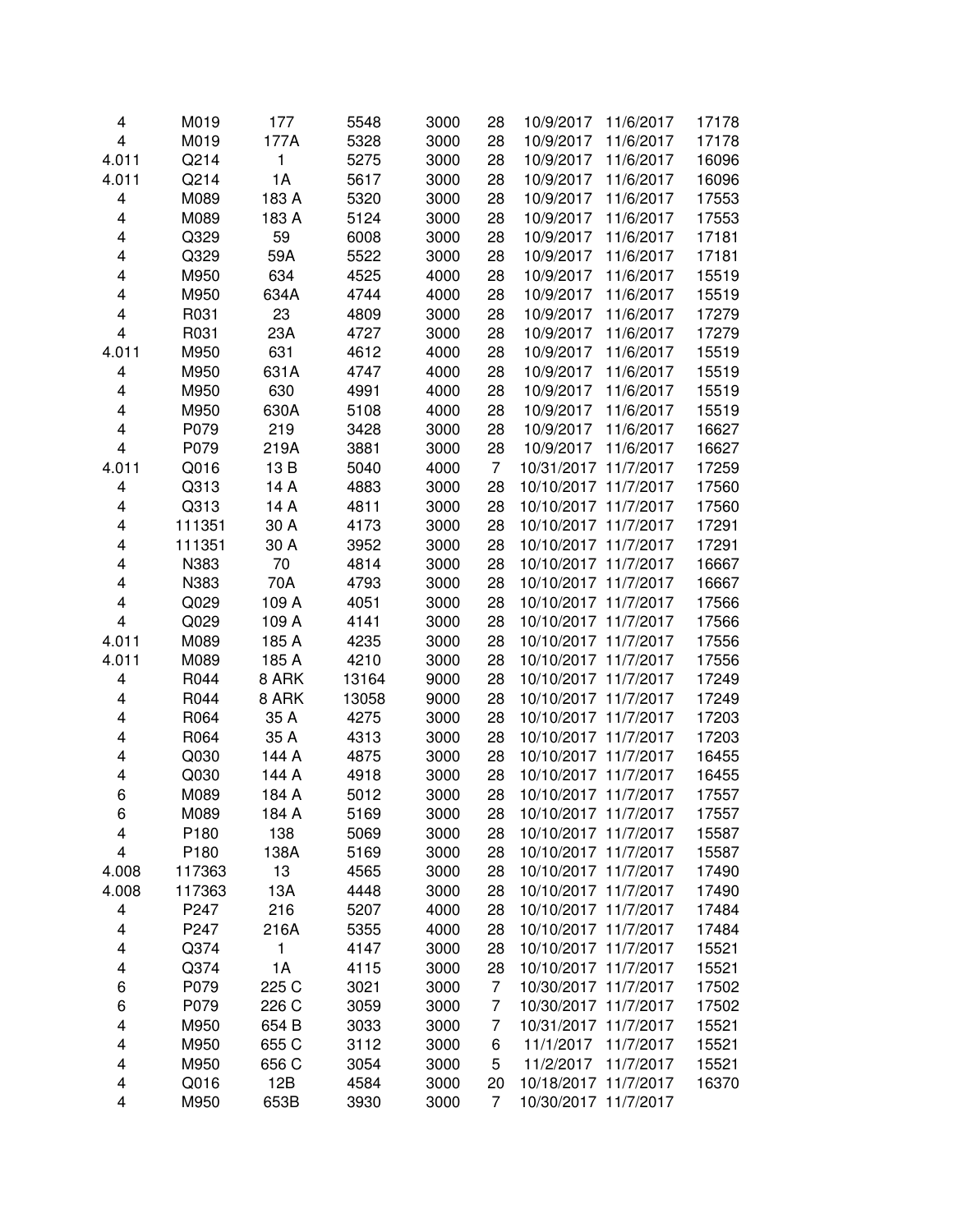| 4.002 | R048             | 90 D         | 4862 | 3000 | 14             | 10/25/2017 11/8/2017          |           | 16370 |
|-------|------------------|--------------|------|------|----------------|-------------------------------|-----------|-------|
| 4.002 | R048             | 90 E         | 5200 | 3000 | 14             | 10/25/2017 11/8/2017          |           | 16370 |
| 4     | M950             | 655 B        | 3136 | 3000 | $\overline{7}$ | 11/1/2017                     | 11/8/2017 | 15521 |
| 4.011 | Q369             | 4            | 9585 | 4000 | 28             | 10/11/2017                    | 11/8/2017 | 16663 |
| 4.011 | Q369             | 4A           | 9048 | 4000 | 28             | 10/11/2017 11/8/2017          |           | 16663 |
| 4     | Q369             | 4F           | 8719 | 4000 | 28             | 10/11/2017 11/8/2017          |           | 16663 |
| 4     | Q369             | 4 G          | 8916 | 4000 | 28             | 10/11/2017 11/8/2017          |           | 16663 |
| 4     | R <sub>187</sub> | 7            | 7059 | 3000 | 28             | 10/11/2017 11/8/2017          |           | 17256 |
| 4     | R <sub>187</sub> | 7A           | 6565 | 3000 | 28             | 10/11/2017 11/8/2017          |           | 17256 |
| 4     | Q945             | 11           | 7626 | 3500 | 28             | 10/11/2017 11/8/2017          |           | 17463 |
| 4     | Q945             | 11A          | 7767 | 3500 | 28             | 10/11/2017 11/8/2017          |           | 17463 |
| 4     | Q297             | 33 A         | 5246 | 3000 | 28             | 10/11/2017 11/8/2017          |           | 16475 |
| 4     | Q297             | 33 A         | 5385 | 3000 | 28             | 10/11/2017 11/8/2017          |           | 16475 |
| 4.011 | P922             | 106          | 3459 | 3000 | 28             | 10/11/2017 11/8/2017          |           | 16616 |
| 4.011 | P922             | 106A         | 5095 | 3000 | 28             | 10/11/2017 11/8/2017          |           | 16616 |
| 6     | Q301             | 7            | 4497 | 3000 | 28             | 10/11/2017 11/8/2017          |           | 17131 |
| 6     | Q301             | 7A           | 4286 | 3000 | 28             | 10/11/2017 11/8/2017          |           | 17131 |
| 4     | N198             | 494          | 4988 | 3000 | 28             | 10/11/2017 11/8/2017          |           | 13034 |
| 4     | N198             | 494A         | 5049 | 3000 | 28             | 10/11/2017 11/8/2017          |           | 13034 |
| 4     | R136             | W 71         | 6480 | 4000 | 28             | 10/11/2017 11/8/2017          |           | 17602 |
| 4     | R136             | <b>W 71A</b> | 6314 | 4000 | 28             | 10/11/2017 11/8/2017          |           | 17602 |
| 4     | P180             | 139          | 6140 | 3000 | 28             | 10/11/2017 11/8/2017          |           | 15587 |
| 4     | P <sub>180</sub> | 139A         | 5796 | 3000 | 28             | 10/11/2017 11/8/2017          |           | 15587 |
| 4     | Q226             | 9            | 5113 | 3000 | 28             | 10/11/2017 11/8/2017          |           | 16340 |
| 4     | Q226             | <b>9A</b>    | 5364 | 3000 | 28             | 10/11/2017 11/8/2017          |           | 16340 |
| 4     | R064             | 36 A         | 3574 | 3000 | 28             | 10/11/2017 11/8/2017          |           | 17203 |
| 4     | R064             | 36 A         | 3404 | 3000 | 28             | 10/11/2017 11/8/2017          |           | 17203 |
| 4     | Q076             | 59 A         | 6919 | 3000 | 28             | 10/11/2017 11/8/2017          |           | 16225 |
| 4     | Q076             | 59 A         | 4330 | 3000 | 28             | 10/11/2017 11/8/2017          |           | 16225 |
| 6.007 | M089             | 186 A        | 4583 | 3000 | 28             | 10/11/2017 11/8/2017          |           | 17557 |
| 6.007 | M089             | 186 A        | 4098 | 3000 | 28             | 10/11/2017 11/8/2017          |           | 17557 |
| 4     | P230             | 685          | 5182 | 3000 | 28             | 10/11/2017 11/8/2017          |           | 16170 |
| 4     | P230             | 685A         | 4690 | 3000 | 28             | 10/11/2017 11/8/2017          |           | 16170 |
| 4     | Q270             | 10           | 6259 | 3000 | 28             | 10/11/2017 11/8/2017          |           | 17142 |
| 4     | Q270             | 10A          | 6238 | 3000 | 28             | 10/11/2017 11/8/2017          |           | 17142 |
| 4     | N383             | 71           | 5006 | 3000 | 28             | 10/11/2017 11/8/2017          |           | 16667 |
| 4     | N383             | 71A          | 4960 | 3000 | 28             | 10/11/2017 11/8/2017          |           | 16667 |
| 4     | Q329             | 60 H         | 4930 | 3000 | 28             | 10/11/2017 11/8/2017          |           | 17181 |
| 4     | Q329             | 60           | 5018 | 3000 | 28             | 10/11/2017 11/8/2017          |           | 17181 |
| 4     | 117363           | 14           | 5796 | 3000 | 28             | 10/11/2017 11/8/2017          |           | 17490 |
| 4     | 117363           | 14A          | 5817 | 3000 | 28             | 10/11/2017 11/8/2017          |           | 17490 |
| 4.011 | 107380           | 5            | 4619 | 4000 | 28             | 10/11/2017 11/8/2017 400000KX |           |       |
| 4.011 | 107380           | 5A           | 4423 | 4000 | 28             | 10/11/2017 11/8/2017 400000KX |           |       |
| 4     | M019             | 178          | 4635 | 3000 | 28             | 10/11/2017 11/8/2017          |           | 17178 |
| 4     | M019             | 178A         | 4764 | 3000 | 28             | 10/11/2017 11/8/2017          |           | 17178 |
| 4     | Q015             | 238          | 3563 | 3000 | 28             | 10/11/2017 11/8/2017          |           | 17590 |
| 4     | Q015             | 238A         | 3510 | 3000 | 28             | 10/11/2017 11/8/2017          |           | 17590 |
| 4     | 119940           | 14 A         | 4532 | 3000 | 28             | 10/11/2017 11/8/2017          |           | 17130 |
| 4     | 119940           | 14 A         | 4635 | 3000 | 28             | 10/11/2017 11/8/2017          |           | 17130 |
| 4.012 | Q029             | G38A         | 9859 | 3000 | 28             | 10/11/2017 11/8/2017          |           | 17487 |
| 4     | Q029             | G38A         | 8993 | 3000 | 28             | 10/11/2017 11/8/2017          |           | 17487 |
| 4.008 | M950             | 635          | 5843 | 3000 | 28             | 10/11/2017 11/8/2017          |           | 15521 |
|       |                  |              |      |      |                |                               |           |       |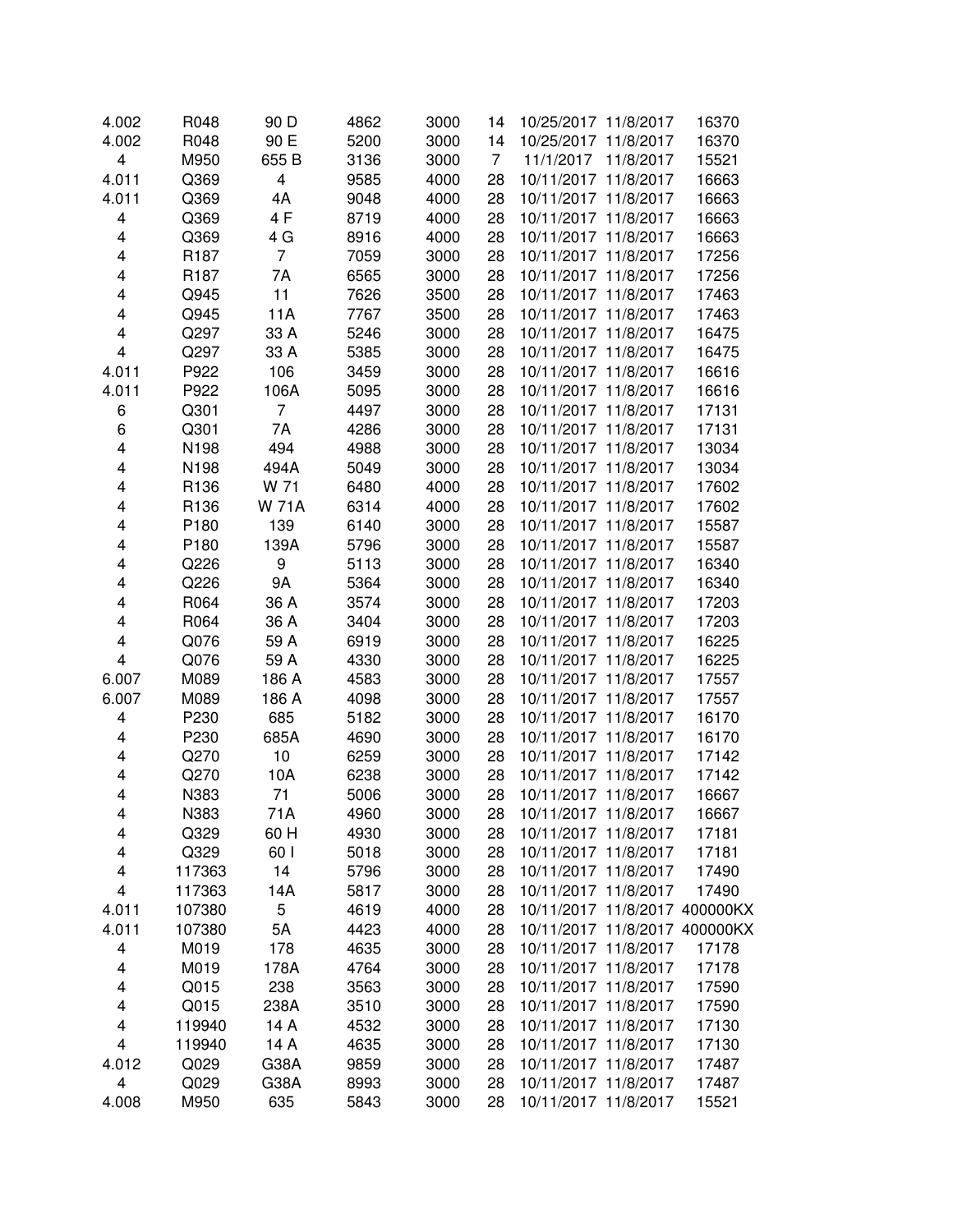| 4     | M950             | 635A       | 6070 | 3000 | 28 | 10/11/2017 11/8/2017    | 15521 |
|-------|------------------|------------|------|------|----|-------------------------|-------|
| 4     | Q380             | 13         | 8645 | 3000 | 28 | 10/11/2017 11/8/2017    | 17322 |
| 4     | Q380             | 13A        | 8834 | 3000 | 28 | 10/11/2017<br>11/8/2017 | 17322 |
| 4     | Q329             | 60         | 6048 | 3000 | 28 | 10/11/2017<br>11/8/2017 | 17181 |
| 4     | Q329             | 60A        | 6411 | 3000 | 28 | 10/11/2017<br>11/8/2017 | 17181 |
| 4.002 | R048             | 91         | 6280 | 4000 | 7  | 11/9/2017<br>10/28/2017 | 17258 |
| 4.002 | R048             | 91A        | 5993 | 4000 | 7  | 11/9/2017<br>10/28/2017 | 17258 |
| 4     | P927             | 303 D      | 4646 | 3000 | 7  | 11/9/2017<br>11/2/2017  | 15600 |
| 4     | P927             | 303 E      | 4817 | 3000 | 7  | 11/2/2017<br>11/9/2017  | 15600 |
| 4     | M950             | 656 B      | 3232 | 3000 | 7  | 11/9/2017<br>11/2/2017  | 15521 |
| 4.011 | R <sub>187</sub> | 8          | 6851 | 3000 | 28 | 10/12/2017 11/9/2017    | 17256 |
| 4.011 | R <sub>187</sub> | 8A         | 6776 | 3000 | 28 | 10/12/2017 11/9/2017    | 17256 |
| 4     | 119940           | 15 A       | 4275 | 3000 | 28 | 10/12/2017 11/9/2017    | 17130 |
| 4     | 119940           | 15 A       | 4261 | 3000 | 28 | 10/12/2017 11/9/2017    | 17130 |
| 4     | Q292             | 25         | 8324 | 3000 | 28 | 10/12/2017 11/9/2017    | 17329 |
| 4     | Q292             | 25A        | 8306 | 3000 | 28 | 10/12/2017 11/9/2017    | 17329 |
| 4     | P922             | 107        | 4517 | 3000 | 28 | 10/12/2017 11/9/2017    | 16616 |
| 4     | P922             | 107A       | 5066 | 3000 | 28 | 10/12/2017 11/9/2017    | 16616 |
| 4     | P180             | 140        | 4653 | 3000 | 28 | 10/12/2017 11/9/2017    | 15587 |
| 4     | P180             | 140A       | 4720 | 3000 | 28 | 10/12/2017 11/9/2017    | 15587 |
| 4     | Q031             | 256        | 6964 | 3000 | 28 | 10/12/2017 11/9/2017    |       |
| 4     | Q031             | 256A       | 7106 | 3000 | 28 | 10/12/2017 11/9/2017    |       |
| 4     | Q031             | 255 X      | 7849 | 4000 | 28 | 10/12/2017 11/9/2017    | 16664 |
| 4     | Q031             | 255 Y      | 8243 | 4000 | 28 | 10/12/2017 11/9/2017    | 16664 |
| 4.011 | Q031             | 255F       | 8067 | 4000 | 28 | 10/12/2017 11/9/2017    | 16664 |
| 4.011 | Q031             | 255 G      | 8229 | 4000 | 28 | 10/12/2017 11/9/2017    | 16664 |
| 4     | Q031             | 255        | 6913 | 4000 | 28 | 10/12/2017 11/9/2017    | 16664 |
| 4     | Q031             | 255A       | 6733 | 4000 | 28 | 10/12/2017 11/9/2017    | 16664 |
| 4     | Q304             | 33 A       | 5659 | 3000 | 28 | 10/12/2017 11/9/2017    | 17132 |
| 4     | Q304             | 33 A       | 5745 | 3000 | 28 | 10/12/2017 11/9/2017    | 17132 |
| 6.012 | Q301             | 8          | 4597 | 3000 | 28 | 10/12/2017 11/9/2017    | 17131 |
| 6     | Q301             | 8A         | 4664 | 3000 | 28 | 10/12/2017 11/9/2017    | 17131 |
| 4.008 | R136             | <b>B1</b>  | 4525 | 3000 | 28 | 10/12/2017 11/9/2017    | 16356 |
| 4.008 | R136             | <b>B1A</b> | 4597 | 3000 | 28 | 10/12/2017 11/9/2017    | 16356 |
| 4     | Q029             | G 39 A     | 8961 | 3000 | 28 | 10/12/2017 11/9/2017    | 17487 |
| 4     | Q029             | G 39 A     | 9014 | 3000 | 28 | 10/12/2017 11/9/2017    | 17487 |
| 4     | Q015             | 240        | 3464 | 3000 | 28 | 10/12/2017 11/9/2017    | 17603 |
| 4     | Q015             | 240A       | 3687 | 3000 | 28 | 10/12/2017 11/9/2017    | 17603 |
| 4.008 | Q075             | 138        | 5473 | 3000 | 28 | 10/12/2017 11/9/2017    | 17560 |
| 4.008 | Q075             | 138A       | 4513 | 3000 | 28 | 10/12/2017 11/9/2017    | 17560 |
| 4     | Q298             | 13 A       | 5957 | 3000 | 28 | 10/12/2017 11/9/2017    | 17464 |
| 4     | Q298             | 13 A       | 5781 | 3000 | 28 | 10/12/2017 11/9/2017    | 17464 |
| 4     | 111351           | 31 A       | 3855 | 3000 | 28 | 10/12/2017 11/9/2017    | 17291 |
| 4     | 111351           | 31 A       | 3787 | 3000 | 28 | 10/12/2017 11/9/2017    | 17291 |
| 4     | Q031             | 257        | 7230 | 3000 | 28 | 10/12/2017 11/9/2017    | 16486 |
| 4     | Q031             | 257A       | 7231 | 3000 | 28 | 10/12/2017 11/9/2017    | 16486 |
| 4     | Q031             | 255L       | 9005 | 4000 | 28 | 10/12/2017 11/9/2017    | 16664 |
| 4     | Q031             | 255 M      | 8572 | 4000 | 28 | 10/12/2017 11/9/2017    | 16664 |
| 4     | Q031             | 255 R      | 8397 | 4000 | 28 | 10/12/2017 11/9/2017    | 16664 |
| 4     | Q031             | 255 S      | 8462 | 4000 | 28 | 10/12/2017 11/9/2017    | 16664 |
|       | Q076             | 60 A       |      | 3000 |    | 10/12/2017 11/9/2017    |       |
| 4.008 |                  |            | 5921 |      | 28 |                         | 16225 |
| 4.008 | Q076             | 60 A       | 5873 | 3000 | 28 | 10/12/2017 11/9/2017    | 16225 |